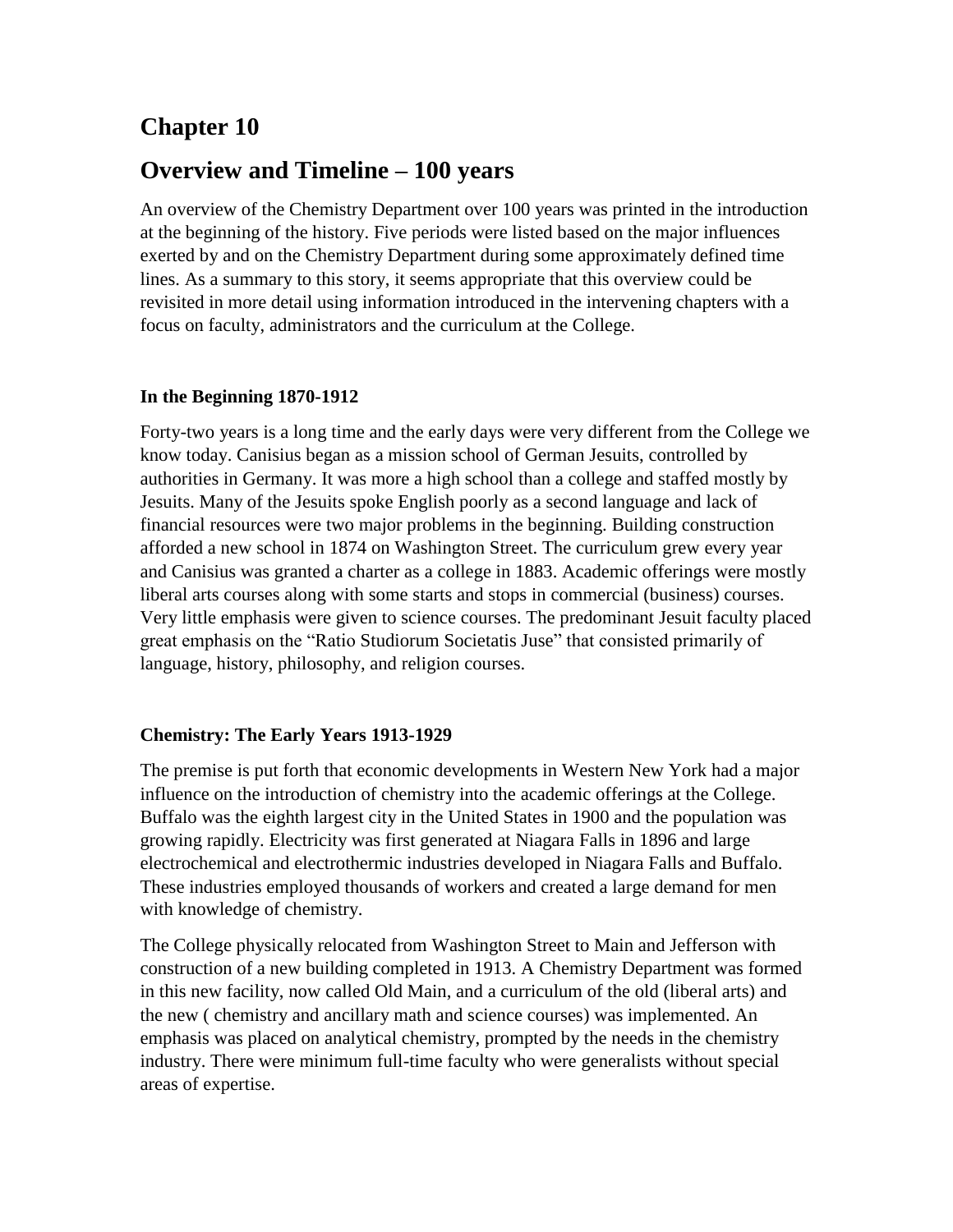#### **Years of Austerity and War 1929-1955**

By 1928, the faculty expanded to four full-time faculty: Rev. Joseph Brown, S.J., Dr. James Crowdle, Mr. Austin Signeur and Mr. Walter Stahrr. The local chemical industry provided a steady demand for chemists in the late 1920's but the stock market crash and resulting depression caused decreased enrollment at the College and resulting financial hardships. The faculty of four accepted salary cuts and carried the department through the 1930's. World War II caused additional hardships. The need for chemists increased but most men of college age entered the armed forces. Enrollment dropped and courses of instruction that supported the war effort kept the College in business. After the war ended, enrollment exploded due to returning veterans and the G.I. Bill. By the mid 1950's, the College had recovered financially and changes were made in the faculty and mission of the Department.

## **The Beginning of a New Era 1955-1965**

This ten-year period was an important transition period for the College. As enrollment began to slowly grow and stabilize, a new College president, Rev. Phillip Dobson S.J., took office and began to make significant changes in the faculty. Many of the senior faculty who saw the College through lean years were replaced by new faculty who held PhD degrees and more professional credentials. The transition was very apparent in the Chemistry Department.

Dr. Herman A. Szymanski, PhD from Notre Dame, was hired as chairman of the department and replaced Dr. James Crowdle who was relieved of his administrative duties to teach in both day and evening courses. Mr. Austin Signeur and Mr. Walter Stahrr were retained to teach entry level chemistry courses but new faculty were hired and gradually added to staff the day and evening undergraduate programs and the graduate program that offered a Masters Degree. Dr. Robert T. Conley, PhD Princeton in 1956, and Dr. Richard E. Stanton, PhD Notre Dame in 1957, were added. Dr. Raymond Amino, PhD Oklahoma State, and Fr. Paul McCarthy S.J., PhD Clark University, joined the faculty in the next few years and by 1960, the Chemistry Department was staffed with highly qualified faculty in all the sub-disciplines of chemistry.

The student body and the need for additional faculty continued to grow in the early 1960's. Dr. Ronald Erickson and Dr. James Van Verth joined the faculty as Conley departed for Seton Hall.

## **Stability, Professional, Growth and Innovation 1965-1999**

This period experienced stability in faculty, growth in numbers, innovation in curriculum and impressive student outcomes.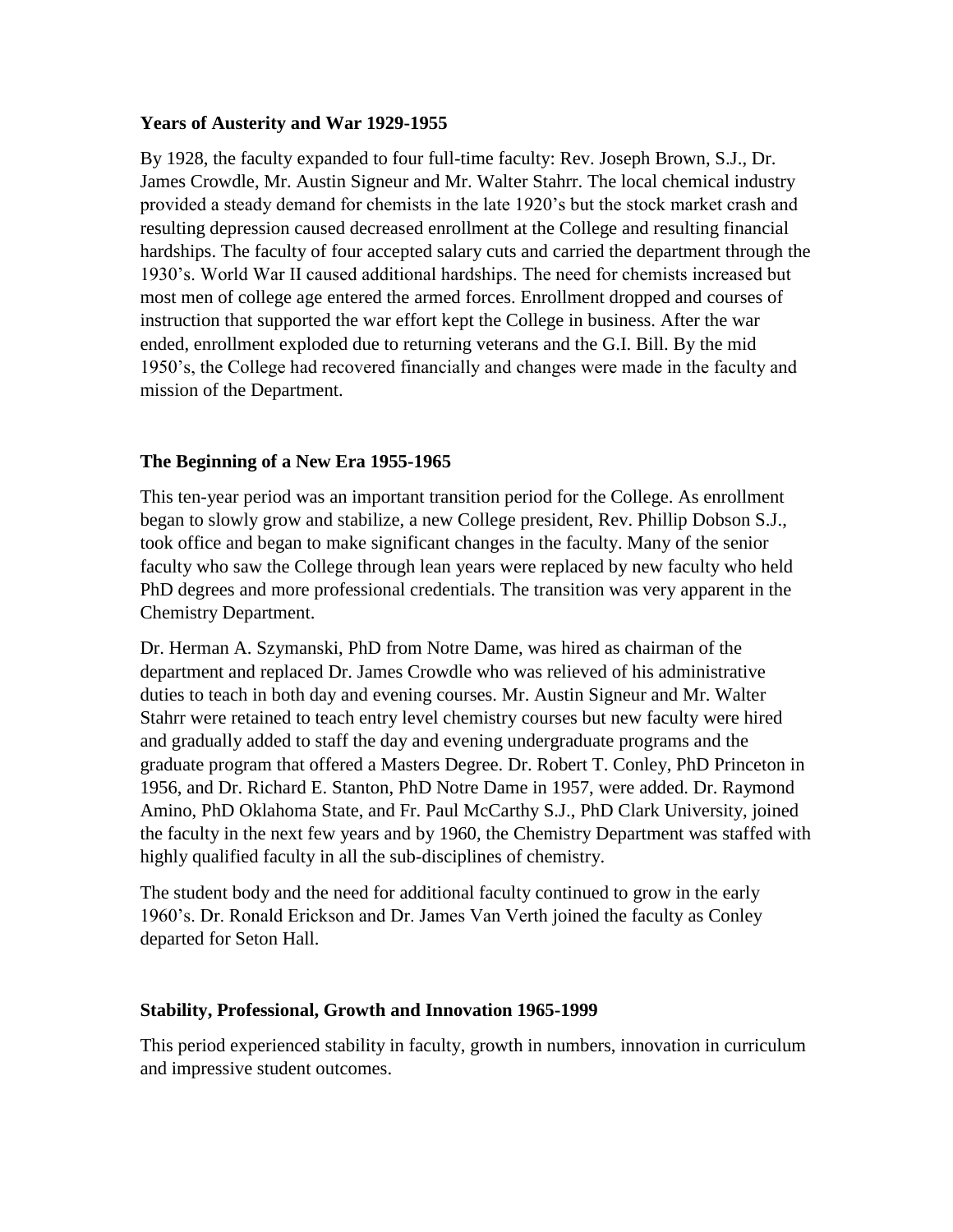Faculty memers were added, as both replacements and additions. Frank Dinan (1965), Joseph Bieron (1966), Phillip Heffley (1967), James Leone (1967), William Zapisek (1968) all joined the faculty while Crowdle (passed away), Signeur and Stahrr retired and Szymanski moved to Alliance College as president.

For the next 25-30 years, the faculty of ten was a stable group of professional, creative and productive contributors.. Bieron, Dinan, Heffley, Leone, McCarthy, Stanton, Van Verth, Zapisek, Annino, and Schaber were the core with Mariusz Kozik joining in 1990.

Major changes occurred during this period.

For almost 100 years, Canisius was a men's college. In 1966 women were admitted to the day division and the Chemistry Department experienced larger enrollment going forward.

In 1968, a biochemistry major was introduced. A biochemist (Zapisek) was hired and new laboratories were constructed. The chemistry curriculum was previously approved by the American Chemical Society and fully implemented in this time period. A new core curriculum was introduced to the College in 1971. As a result the total curriculum for both chemistry and biochemistry majors were defined and dictated course offerings for the next 35 years.

External grant support provided resources that allowed curriculum innovations. The biochemistry program was supported by a major grant from the National Science Foundation. Annual Title VI grants allowed purchase of instruments for undergraduate laboratories. Title III AIDP federal grants supported a Chemistry and Industry program which enlarged the Evening Division program. A grant from the Pfizer Foundation funded development of teaching styles using team learning and case studies. Support from Occidental Chemical Corporation and the National Science Foundation provided for implementation of a nationally recognized cooperative venture, LEAP, Laboratory Equipment Assistance Program. The Chemistry Department purchased, maintained, and distributed laboratory equipment to approximately 100 high schools in WNY and trained teachers on their use in the classroom. Major pieces of laboratory instrumentation were purchased with support from NSF, including IR, NMR, GC-MS (see appendix for details). Last but certainly not least, all the faculty conducted research projects that involved students and a number of the faculty (McCarthy, Annino, Dinan, Stanton) were very productive resulting in publications in quality, peer-reviewed journals.

#### **Stability in Times of Change 2000-present**

By the year 2000, most of the long serving faculty began to slowly retire and by the year 2015, only Kozik and Schaber remained on the faculty from the 1990's. Student enrollment increased because of the biochemistry major. The name of the department changed to Department of Chemistry and Biochemistry to reflect this growth. Faculty provided expertise in all the sub-disciplines of chemistry: physical, organic, analytical, inorganic, and biochemistry, as well as material science and chemical education. New